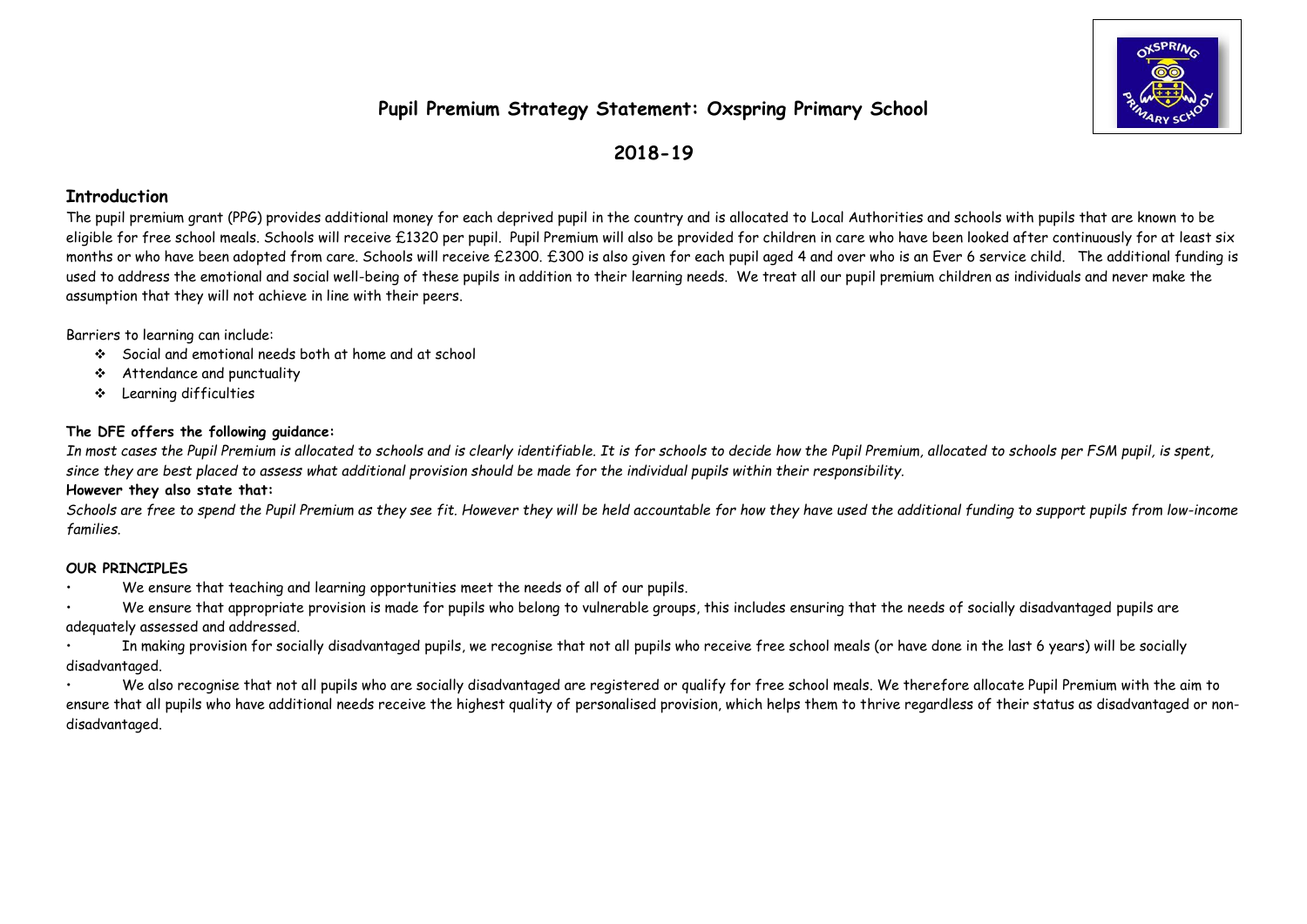| <b>Summary information</b> |         |                                  |                       |                                              |                         |  |  |  |
|----------------------------|---------|----------------------------------|-----------------------|----------------------------------------------|-------------------------|--|--|--|
| School                     |         | <b>Oxspring Primary School</b>   |                       |                                              |                         |  |  |  |
| Academic Year              | 2018/19 | Total PP budget: £18,780         |                       |                                              |                         |  |  |  |
| Total number of pupils     | 129     | Number of pupils eligible for PP | 14 PP<br>1 in-service | Date for internal review of this<br>strategy | End of summer term 2019 |  |  |  |

**Attainment** - Please note that due to the small size of the cohort of pupils, individual pupils could be identified through the publication of cohort data. As the DFE states 'The performance of a small number of pupils can have a disproportionate effect on the school's overall results. The data is available for in school analysis of strengths and areas for development which is used to inform pupil premium review of spending and next steps.

|                 | 2. Barriers to future attainment (for pupils eligible for PP, including high ability)                                                                                                                                                                                                                                         |                                                                                                                                                                                                                       |  |  |  |  |  |  |
|-----------------|-------------------------------------------------------------------------------------------------------------------------------------------------------------------------------------------------------------------------------------------------------------------------------------------------------------------------------|-----------------------------------------------------------------------------------------------------------------------------------------------------------------------------------------------------------------------|--|--|--|--|--|--|
|                 | In-school barriers (issues to be addressed in school, such as poor oral language skills)                                                                                                                                                                                                                                      |                                                                                                                                                                                                                       |  |  |  |  |  |  |
| A.              | Special educational needs of some of our PP children.                                                                                                                                                                                                                                                                         |                                                                                                                                                                                                                       |  |  |  |  |  |  |
| <b>B.</b>       | Learning difficulties and low ability of some of our PP children. Children who are not meeting ARE and fail to catch up, affecting progress and attainment.                                                                                                                                                                   |                                                                                                                                                                                                                       |  |  |  |  |  |  |
| $\mathcal{C}$ . | Lower percentage of pupil premium children gained greater depth/higher scaled scores in end of year assessments in all subjects.                                                                                                                                                                                              |                                                                                                                                                                                                                       |  |  |  |  |  |  |
| D.              | Access to educational experiences such as trips, residential visits and extra-curricular activities can be limited                                                                                                                                                                                                            |                                                                                                                                                                                                                       |  |  |  |  |  |  |
|                 | External barriers (issues which also require action outside school, such as low attendance rates)                                                                                                                                                                                                                             |                                                                                                                                                                                                                       |  |  |  |  |  |  |
| Ε.              | Social and emotional needs that impact on behaviour for learning - some PP children have low self-esteem and little resilience. Some of our PP pupils have social and emotional<br>challenges that need to be addressed.                                                                                                      |                                                                                                                                                                                                                       |  |  |  |  |  |  |
| F.              | Consistent levels of parental engagement needed for all groups of pupils. A lack of regular routines including home reading, homework, spellings and having correct<br>equipment in school (eq PE kit).                                                                                                                       |                                                                                                                                                                                                                       |  |  |  |  |  |  |
|                 | 3. Desired outcomes                                                                                                                                                                                                                                                                                                           |                                                                                                                                                                                                                       |  |  |  |  |  |  |
|                 | Desired outcomes and how they will be measured                                                                                                                                                                                                                                                                                | Success criteria                                                                                                                                                                                                      |  |  |  |  |  |  |
| A.              | Pupil progress and improved access to learning through differentiated quality first teaching and<br>PP pupils with SEND make measurable steps of progress through<br>learning strategies and targeted interventions - focus on reading, writing and maths.<br>quality first teaching and dedicated interventions and support. |                                                                                                                                                                                                                       |  |  |  |  |  |  |
| Β.              | Gaps are identified and targeted teaching/interventions teach to gaps through high quality<br>Formative assessment will show gaps being addressed. Pupils will make<br>interventions.<br>(or exceed) expected progress.                                                                                                       |                                                                                                                                                                                                                       |  |  |  |  |  |  |
| $\mathcal{C}$ . | Increased rates of progress and attainment (including greater depth) across school in all subjects<br>for all groups, including higher attaining disadvantaged pupils.                                                                                                                                                        | PP pupils from different starting points achieve comparable progress<br>and attainment to their non-disadvantaged peers. Pupils eligible for<br>PP identified as high ability make as much progress as 'other' pupils |  |  |  |  |  |  |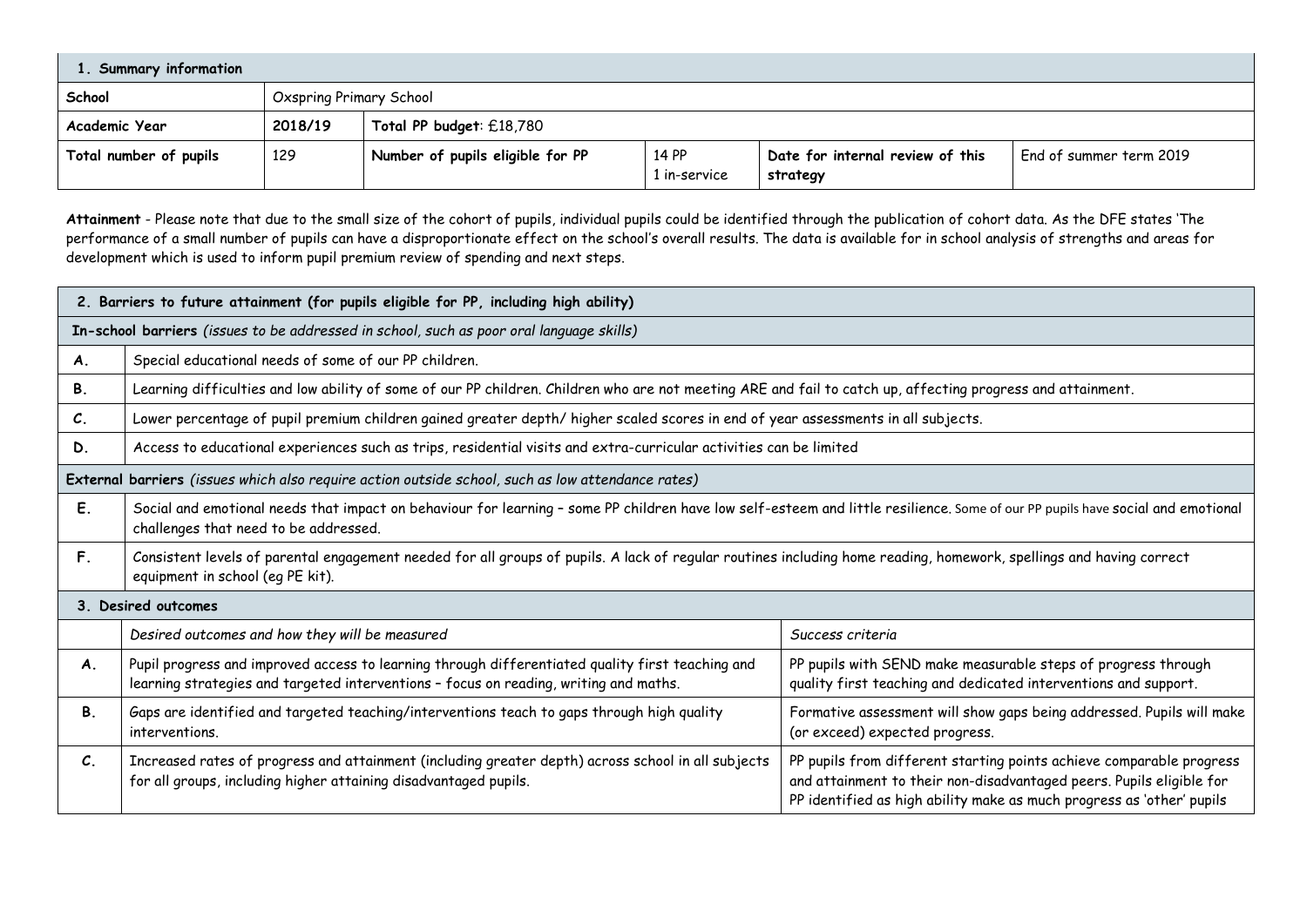|    |                                                                                                                                                                                                                               | identified as high ability, across Key Stage 1 and 2 in maths, reading<br>and writing. Measured in internal assessments and end of Key Stage<br>statutory assessments.               |
|----|-------------------------------------------------------------------------------------------------------------------------------------------------------------------------------------------------------------------------------|--------------------------------------------------------------------------------------------------------------------------------------------------------------------------------------|
| D. | PP children are able to access the school curriculum and wider opportunities regardless of family<br>income and personal circumstances.                                                                                       | 1. PP children access all trips<br>2. PP children access extended school activities<br>3. PP children have access to breakfast and out of school club as<br>required by the families |
| Ε. | PP children will be provided with appropriate support for their social and emotional well-being. A<br>reduction in anxiety and improved confidence/emotional/mental health. Observations and<br>feedback from staff and home. | Children have an avenue in which to talk about situations and<br>emotional issues that impact upon their ability to focus and engage<br>with learning.                               |
| F. | Increased parental engagement for all groups of pupils, including disadvantaged children.                                                                                                                                     | Improved understanding of how to support children with their<br>learning at home. Parental engagement within school and perceptions<br>of education are positive.                    |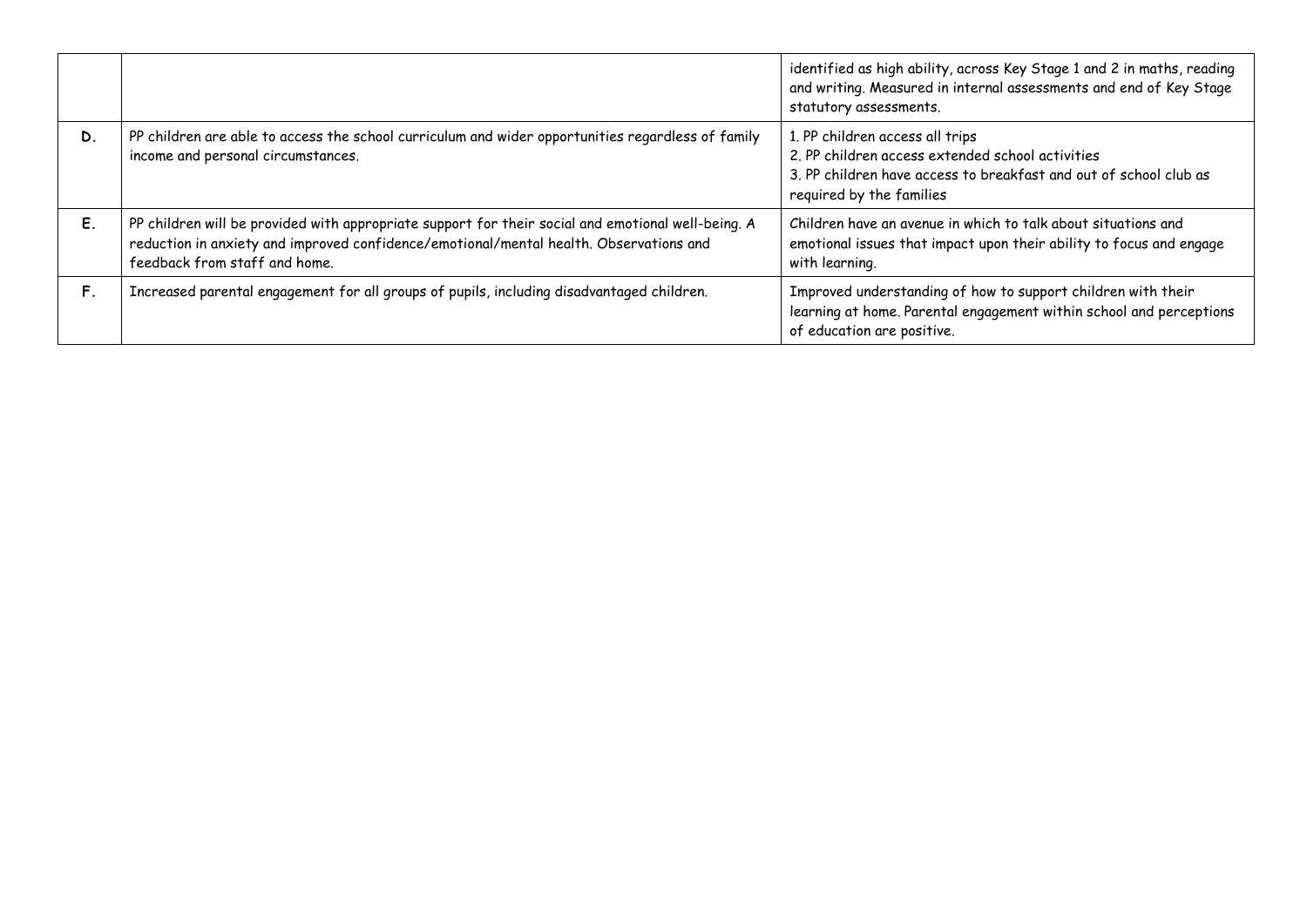| 4. Planned expenditure                                                                                                                                                                                                      |                                                                                                                                                                              |                                                                                                                                                                                                                                                                                                                                                                                                                                                                                                                                                                                                                                        |                                                                                                                                                                                                                                                                                                                                                                                                                                                                                                                                                                                                                                                                                                     |                                                                                                                                                                                                                                                                                                                                             |                      |                                         |                                                                                                                                                                                                                                                                                                                                                                                                                                                                                                                                                                                                                                                                                                                                                                    |  |
|-----------------------------------------------------------------------------------------------------------------------------------------------------------------------------------------------------------------------------|------------------------------------------------------------------------------------------------------------------------------------------------------------------------------|----------------------------------------------------------------------------------------------------------------------------------------------------------------------------------------------------------------------------------------------------------------------------------------------------------------------------------------------------------------------------------------------------------------------------------------------------------------------------------------------------------------------------------------------------------------------------------------------------------------------------------------|-----------------------------------------------------------------------------------------------------------------------------------------------------------------------------------------------------------------------------------------------------------------------------------------------------------------------------------------------------------------------------------------------------------------------------------------------------------------------------------------------------------------------------------------------------------------------------------------------------------------------------------------------------------------------------------------------------|---------------------------------------------------------------------------------------------------------------------------------------------------------------------------------------------------------------------------------------------------------------------------------------------------------------------------------------------|----------------------|-----------------------------------------|--------------------------------------------------------------------------------------------------------------------------------------------------------------------------------------------------------------------------------------------------------------------------------------------------------------------------------------------------------------------------------------------------------------------------------------------------------------------------------------------------------------------------------------------------------------------------------------------------------------------------------------------------------------------------------------------------------------------------------------------------------------------|--|
| Academic year                                                                                                                                                                                                               |                                                                                                                                                                              | 2018/19                                                                                                                                                                                                                                                                                                                                                                                                                                                                                                                                                                                                                                |                                                                                                                                                                                                                                                                                                                                                                                                                                                                                                                                                                                                                                                                                                     |                                                                                                                                                                                                                                                                                                                                             |                      |                                         |                                                                                                                                                                                                                                                                                                                                                                                                                                                                                                                                                                                                                                                                                                                                                                    |  |
| strategies.                                                                                                                                                                                                                 | The three headings below enable schools to demonstrate how they are using the pupil premium to improve classroom pedagogy, provide targeted support and support whole school |                                                                                                                                                                                                                                                                                                                                                                                                                                                                                                                                                                                                                                        |                                                                                                                                                                                                                                                                                                                                                                                                                                                                                                                                                                                                                                                                                                     |                                                                                                                                                                                                                                                                                                                                             |                      |                                         |                                                                                                                                                                                                                                                                                                                                                                                                                                                                                                                                                                                                                                                                                                                                                                    |  |
| Quality of teaching for all                                                                                                                                                                                                 |                                                                                                                                                                              |                                                                                                                                                                                                                                                                                                                                                                                                                                                                                                                                                                                                                                        |                                                                                                                                                                                                                                                                                                                                                                                                                                                                                                                                                                                                                                                                                                     |                                                                                                                                                                                                                                                                                                                                             |                      |                                         |                                                                                                                                                                                                                                                                                                                                                                                                                                                                                                                                                                                                                                                                                                                                                                    |  |
| Desired outcome<br>/ s                                                                                                                                                                                                      |                                                                                                                                                                              | Chosen action / approach                                                                                                                                                                                                                                                                                                                                                                                                                                                                                                                                                                                                               | What is the evidence and<br>rationale for this choice?                                                                                                                                                                                                                                                                                                                                                                                                                                                                                                                                                                                                                                              | How will you ensure it is<br>implemented well?                                                                                                                                                                                                                                                                                              | <b>Staff</b><br>lead | When will you review<br>implementation? | Evaluation / lessons<br>learned.<br>Action/approach to<br>continue?                                                                                                                                                                                                                                                                                                                                                                                                                                                                                                                                                                                                                                                                                                |  |
| (A) Pupil progress<br>and improved<br>access to learning<br>through<br>differentiated<br>quality first<br>teaching and<br>learning strategies<br>and targeted<br>interventions -<br>focus on reading,<br>writing and maths. | staff.<br>writing.                                                                                                                                                           | Appointment of new SENDCO.<br>SENDCO to attend quality first<br>wave training and disseminate to<br>Review of quality first teaching<br>approaches for all pupils.<br>Implement mastery approach<br>(mastery learning breaks<br>subject matter and learning<br>content into units with clearly<br>specified objectives which are<br>pursued until they are achieved.<br>Those who do not reach the<br>required level are provided with<br>additional tuition, peer support,<br>small group discussions, or<br>homework, so that they can<br>reach the expected level).<br>Use of White Rose Planning in<br>maths and unit overviews in | All pupils receive quality<br>first teaching - research<br>shows disadvantaged pupils<br>benefit most.<br>EEF states that there are<br>a number of meta-analyses<br>which indicate that, on<br>average, mastery learning<br>approaches are effective,<br>leading to an additional five<br>months' progress. Mastery<br>learning appears to be<br>particularly effective when<br>pupils work in groups or<br>teams and take<br>responsibility for<br>supporting each other's<br>progress.<br>Important to monitor and<br>evaluate PP pupils<br>progress and attainment<br>closely to ensure gaps<br>are narrowing/ pupils are<br>making comparable<br>progress to their non-<br>disadvantaged peers. | Use INSET days/staff<br>meeting time to deliver<br>training.<br>Monitoring activities to<br>ensure training embedded.<br>Termly monitoring of<br>outcomes.<br>Pupil progress meetings<br>held - pp groups focused<br>upon within these.<br>Monitoring of<br>provision maps reflect<br>appropriate<br>interventions based on<br>assessments. | SI/<br>HR/<br>EW     | Termly review                           | The appointment of the<br>new SENDCO has been<br>instrumental in not only<br>making significant<br>developments in the<br>provision for pupils with<br>SEND needs, but also for<br>the vulnerable pupils in<br>liaison with the HT. The<br>HT and SENDCO have<br>worked together to review<br>provision for the<br>disadvantaged pupils and<br>interventions for these<br>pupils are now specifically<br>stated on the whole school<br>provision map. The impact<br>of interventions are<br>tracked for impact and are<br>costed.<br>The deployment of TAs for<br>interventions also takes<br>into account the support<br>needed for PP pupils as well<br>as SEND pupils. Pupil<br>progress meetings now take<br>place between the HT,<br>SENDCO and class teacher |  |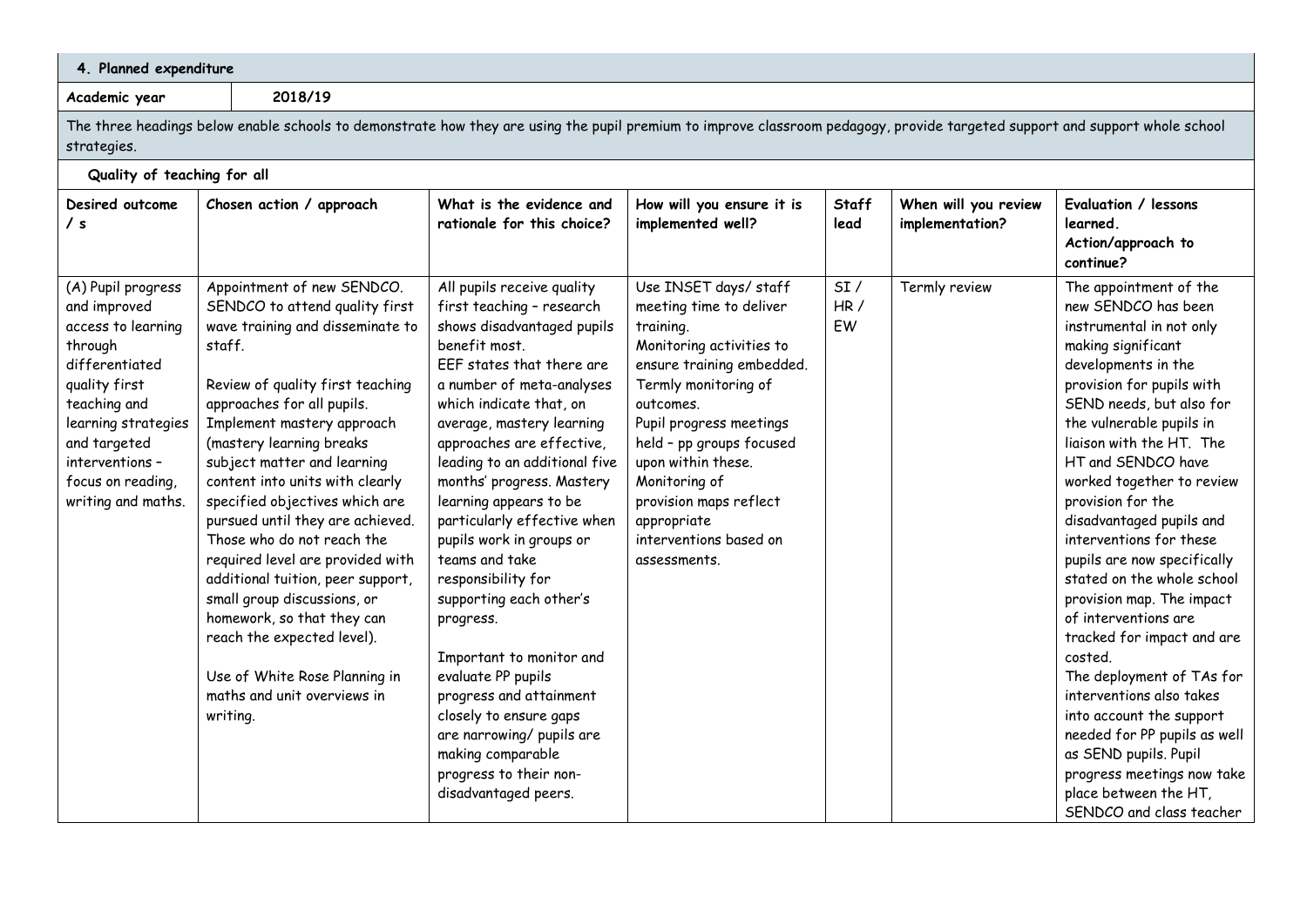|  |  |  | to ensure that every child   |
|--|--|--|------------------------------|
|  |  |  | including PP children are    |
|  |  |  | discussed at length in       |
|  |  |  |                              |
|  |  |  | order to identify provision  |
|  |  |  | map intervention needs.      |
|  |  |  |                              |
|  |  |  | The quality of the provision |
|  |  |  | was acknowledged in the      |
|  |  |  | Ofsted report in March       |
|  |  |  | 2019:                        |
|  |  |  | We looked together at        |
|  |  |  | how the school provides      |
|  |  |  | additional support for       |
|  |  |  | pupils who are               |
|  |  |  | disadvantaged and            |
|  |  |  | therefore eligible for       |
|  |  |  | pupil premium funding.       |
|  |  |  | Although the school has      |
|  |  |  | only a small number of       |
|  |  |  |                              |
|  |  |  | pupils eligible for this     |
|  |  |  | funding, their progress in   |
|  |  |  | previous years has been      |
|  |  |  | slower than the progress     |
|  |  |  | of others, particularly in   |
|  |  |  | key stage 2. Teachers        |
|  |  |  | frequently meet with         |
|  |  |  | leaders to talk about        |
|  |  |  | disadvantaged pupils'        |
|  |  |  | progress and a well-         |
|  |  |  | planned programme of         |
|  |  |  | interventions is in place to |
|  |  |  | support them. It is          |
|  |  |  | evident from a review of     |
|  |  |  | pupils' books that           |
|  |  |  | disadvantaged pupils are     |
|  |  |  | making similar progress to   |
|  |  |  | that of their peers. I       |
|  |  |  | could also see that you      |
|  |  |  | know the barriers to         |
|  |  |  |                              |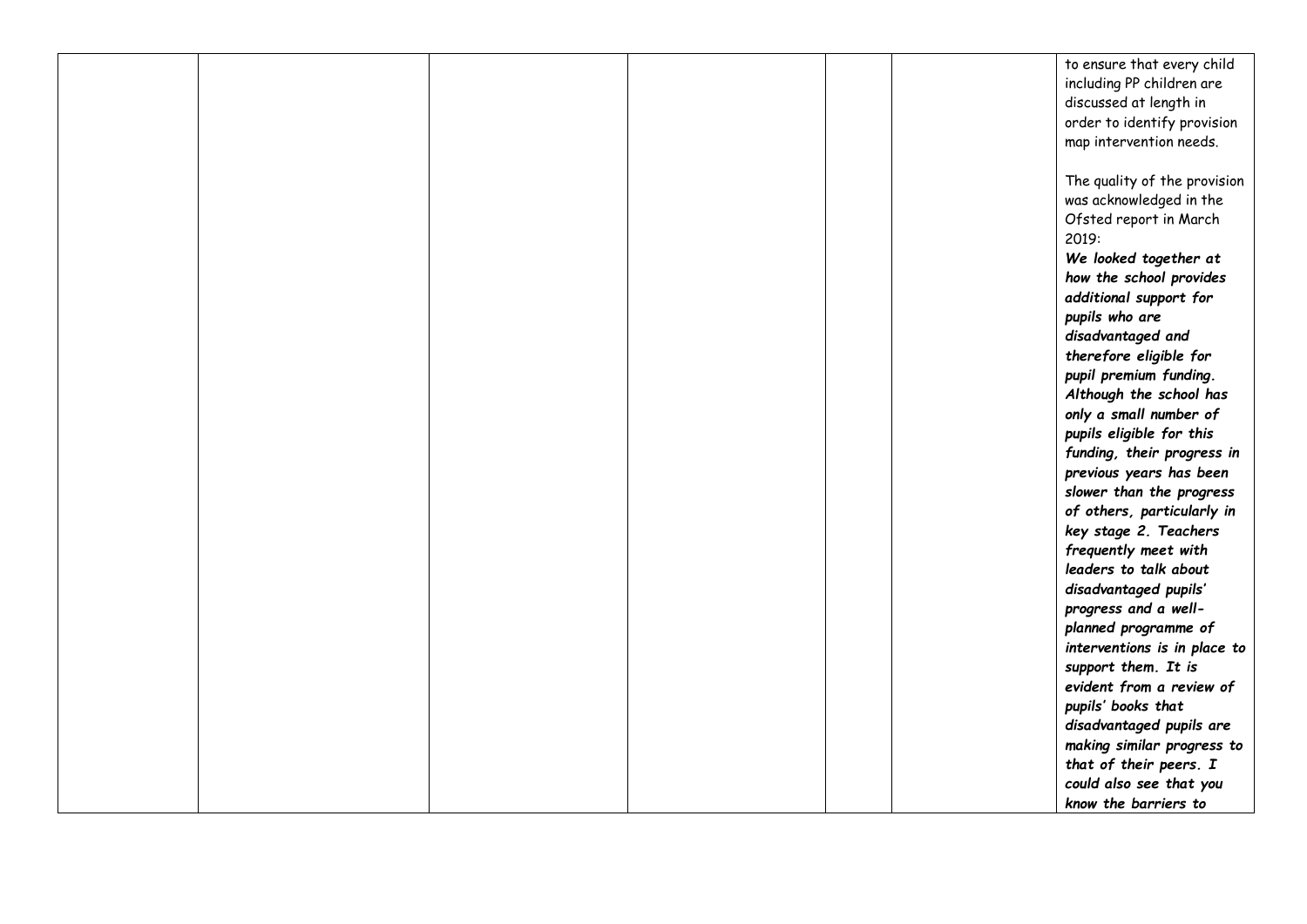| (C) Increased<br>rates of progress<br>and attainment<br>(including greater<br>depth) across<br>school in all<br>subjects for all<br>groups, including<br>higher attaining<br>disadvantaged<br>pupils. | Extend growth mindset<br>approaches to further develop<br>metacognition and self-<br>regulation approaches to<br>learning -help pupils think about<br>their own learning more<br>explicitly, by teaching them<br>specific strategies for planning,<br>monitoring and evaluating their<br>learning.<br>Develop approaches to consider:<br>·cognition - the mental process<br>involved in knowing,<br>understanding, and learning;<br>·metacognition - often defined<br>as 'learning to learn'; and<br>·motivation - willingness to<br>engage our metacognitive and<br>cognitive skills. | EEF states that<br>metacognition and self-<br>regulation approaches have<br>consistently high levels of<br>impact, with pupils making<br>an average of seven<br>months' additional<br>progress.<br>These strategies are<br>usually more effective<br>when taught in<br>collaborative groups so<br>that learners can support<br>each other and make their<br>thinking explicit through<br>discussion.<br>The evidence indicates that<br>teaching these strategies<br>can be particularly<br>effective for low achieving<br>and older pupils. | Staff meetings for CPD /<br>staff development<br>Staff action research<br>Monitoring of teaching and<br>learning with a focus on<br>support provided to PP<br>pupils.<br>Termly pupil progress<br>meetings - pp pupils<br>focused upon within these. | SI/<br>PW/<br>HR | Termly PP meetings   | learning faced by your<br>pupils and tailor the use<br>of pupil premium funding<br>to provide bespoke<br>solutions to them. For<br>example, the school uses<br>pupil premium funding to<br>provide a breakfast club,<br>which has improved pupils'<br>attendance.' Ofsted<br>March 2019.<br>Growth mindset thinking is<br>well established across<br>school and continues to be<br>high profile in terms of<br>pupils' attitudes towards<br>learning. The language of<br>learning and a key school<br>value of 'perseverance' is<br>also given high priority.<br>Positive attitudes towards<br>learning are evidenced<br>from lesson observations<br>and drop ins. There is high<br>profile of 'the power of<br>yet'.<br>Growth mindset thinking is<br>also given prominence in<br>daily assemblies and<br>excellent learning<br>assemblies. |
|-------------------------------------------------------------------------------------------------------------------------------------------------------------------------------------------------------|----------------------------------------------------------------------------------------------------------------------------------------------------------------------------------------------------------------------------------------------------------------------------------------------------------------------------------------------------------------------------------------------------------------------------------------------------------------------------------------------------------------------------------------------------------------------------------------|---------------------------------------------------------------------------------------------------------------------------------------------------------------------------------------------------------------------------------------------------------------------------------------------------------------------------------------------------------------------------------------------------------------------------------------------------------------------------------------------------------------------------------------------|------------------------------------------------------------------------------------------------------------------------------------------------------------------------------------------------------------------------------------------------------|------------------|----------------------|----------------------------------------------------------------------------------------------------------------------------------------------------------------------------------------------------------------------------------------------------------------------------------------------------------------------------------------------------------------------------------------------------------------------------------------------------------------------------------------------------------------------------------------------------------------------------------------------------------------------------------------------------------------------------------------------------------------------------------------------------------------------------------------------------------------------------------------------|
|                                                                                                                                                                                                       |                                                                                                                                                                                                                                                                                                                                                                                                                                                                                                                                                                                        |                                                                                                                                                                                                                                                                                                                                                                                                                                                                                                                                             |                                                                                                                                                                                                                                                      |                  |                      |                                                                                                                                                                                                                                                                                                                                                                                                                                                                                                                                                                                                                                                                                                                                                                                                                                              |
| Total budgeted cost: £3,000                                                                                                                                                                           |                                                                                                                                                                                                                                                                                                                                                                                                                                                                                                                                                                                        |                                                                                                                                                                                                                                                                                                                                                                                                                                                                                                                                             |                                                                                                                                                                                                                                                      |                  |                      |                                                                                                                                                                                                                                                                                                                                                                                                                                                                                                                                                                                                                                                                                                                                                                                                                                              |
| i. Targeted support                                                                                                                                                                                   |                                                                                                                                                                                                                                                                                                                                                                                                                                                                                                                                                                                        |                                                                                                                                                                                                                                                                                                                                                                                                                                                                                                                                             |                                                                                                                                                                                                                                                      |                  |                      |                                                                                                                                                                                                                                                                                                                                                                                                                                                                                                                                                                                                                                                                                                                                                                                                                                              |
| Desired outcome                                                                                                                                                                                       | Chosen action/approach                                                                                                                                                                                                                                                                                                                                                                                                                                                                                                                                                                 | What is the evidence and                                                                                                                                                                                                                                                                                                                                                                                                                                                                                                                    | How will you ensure it                                                                                                                                                                                                                               | Staff            | When will you review | Evaluation / lessons                                                                                                                                                                                                                                                                                                                                                                                                                                                                                                                                                                                                                                                                                                                                                                                                                         |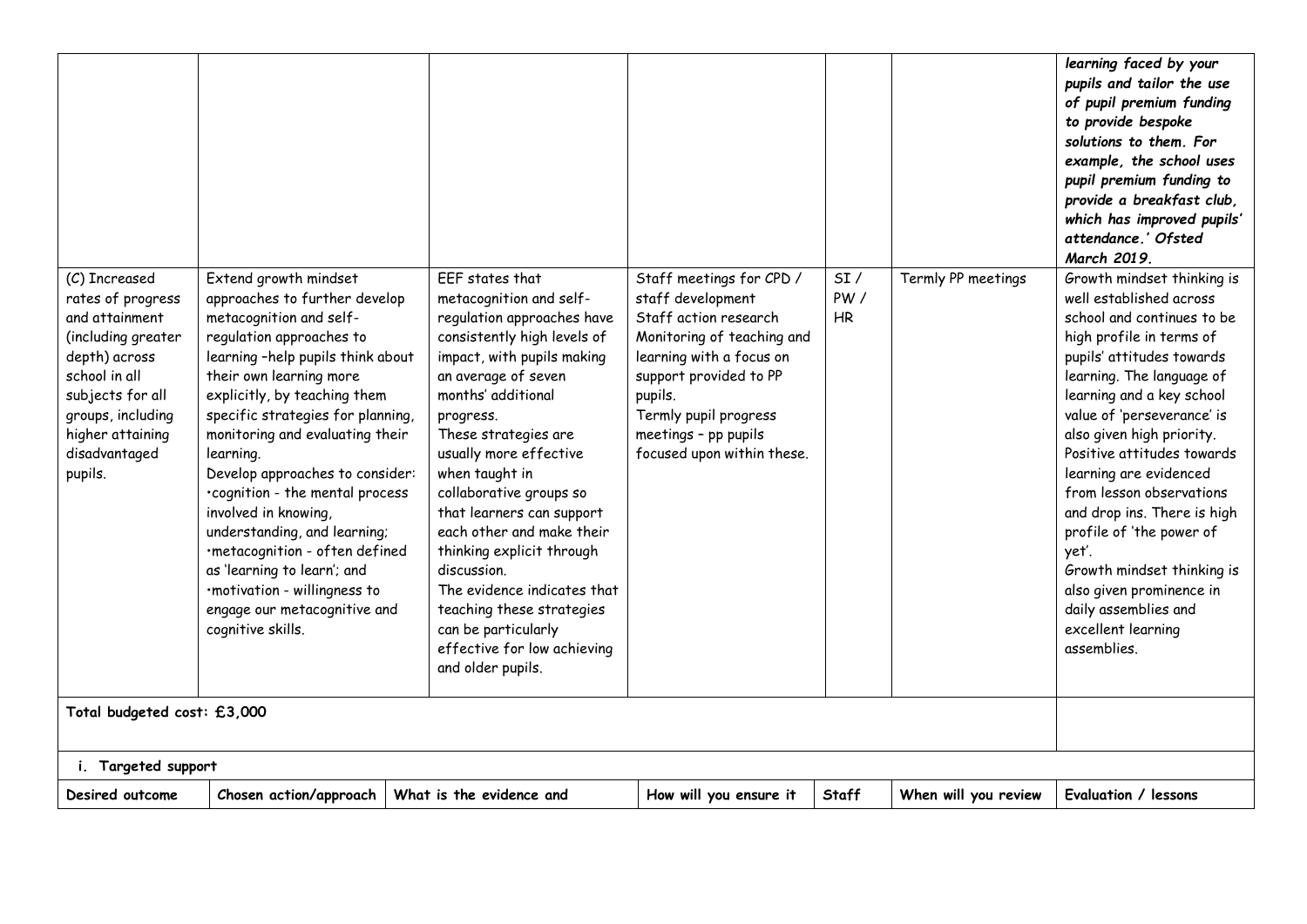|                                                                                                                              |                                                                                                                                                                                                                                                                                                                                                                                                                                                                                                                                                                                                                                                 | rationale for this choice?                                                                                                                                                                                                                                                                                                                            | is implemented well?                                                                                                                                                                                                                                                                                         | lead    | implementation? | learned.<br>Action/approach to<br>continue?                                                                                                                                                                                                                                                                                                                                                                                                                                                                                                                                                                                                                                                                                                                                                             |
|------------------------------------------------------------------------------------------------------------------------------|-------------------------------------------------------------------------------------------------------------------------------------------------------------------------------------------------------------------------------------------------------------------------------------------------------------------------------------------------------------------------------------------------------------------------------------------------------------------------------------------------------------------------------------------------------------------------------------------------------------------------------------------------|-------------------------------------------------------------------------------------------------------------------------------------------------------------------------------------------------------------------------------------------------------------------------------------------------------------------------------------------------------|--------------------------------------------------------------------------------------------------------------------------------------------------------------------------------------------------------------------------------------------------------------------------------------------------------------|---------|-----------------|---------------------------------------------------------------------------------------------------------------------------------------------------------------------------------------------------------------------------------------------------------------------------------------------------------------------------------------------------------------------------------------------------------------------------------------------------------------------------------------------------------------------------------------------------------------------------------------------------------------------------------------------------------------------------------------------------------------------------------------------------------------------------------------------------------|
| (B) Gaps are identified<br>and targeted<br>teaching/interventions<br>teach to gaps through<br>high quality<br>interventions. | Training from the SENDCO on<br>supporting learners with<br>SEND.<br>Updated termly provision map.<br>Review of TA deployment and<br>delivery of targeted<br>interventions to support learners,<br>including:<br>Phonics and spelling<br>interventions<br>Reading groups/<br>1:1 reading programmes.<br>Early interventions for EYFS<br>Maths booster groups -<br>focusing on number skills<br>TA 1:1 or small group<br>support for Y2 and Y6 SATs<br>booster groups<br>Access to Educational<br>Psychologist and Social<br>communication and interaction<br>team.<br>Implementation of NESSY and<br>training for teachers and support<br>staff. | A number of PP pupils<br>with<br>SEND and additional<br>needs find it challenging<br>to achieve ARE.<br>Some pupils need<br>targeted support to<br>catch up.<br>Such programmes have<br>been shown to be<br>effective in research<br>projects.<br>Previous use in school of<br>these interventions has<br>had positive impact on<br>pupil attainment. | Organise timetable to<br>ensure staff<br>delivering interventions<br>have sufficient<br>preparation and delivery<br>time.<br>TAs record progress<br>each week.<br>Progress reviewed<br>regularly,<br>SENDCO progress<br>reports.<br>Review of IEPs and<br>provision map<br>Termly pupil progress<br>meetings | HR / SI | Termly review   | The role of the SENDCO<br>has impacted significantly<br>on staff training and<br>understanding about a<br>range of complex learning<br>needs, including barriers to<br>learning for some of our PP<br>pupils.<br>As outlined above, the<br>quality of provision has<br>been significantly enhanced<br>through the use of a<br>structured provision map<br>which is reviewed and<br>costed accordingly.<br>TAs are much more<br>effectively deployed and as<br>a result this impacts on<br>pupil outcomes.<br>100% of PP pupils achieved<br>expected standard in the<br>re-sit of the Year 2<br>phonics check.<br>The largest cohort of PP<br>pupils is in Year 3 (from<br>Sept 2019) and further<br>work needs to be done on<br>improving the attainment<br>of these pupils particularly<br>in reading. |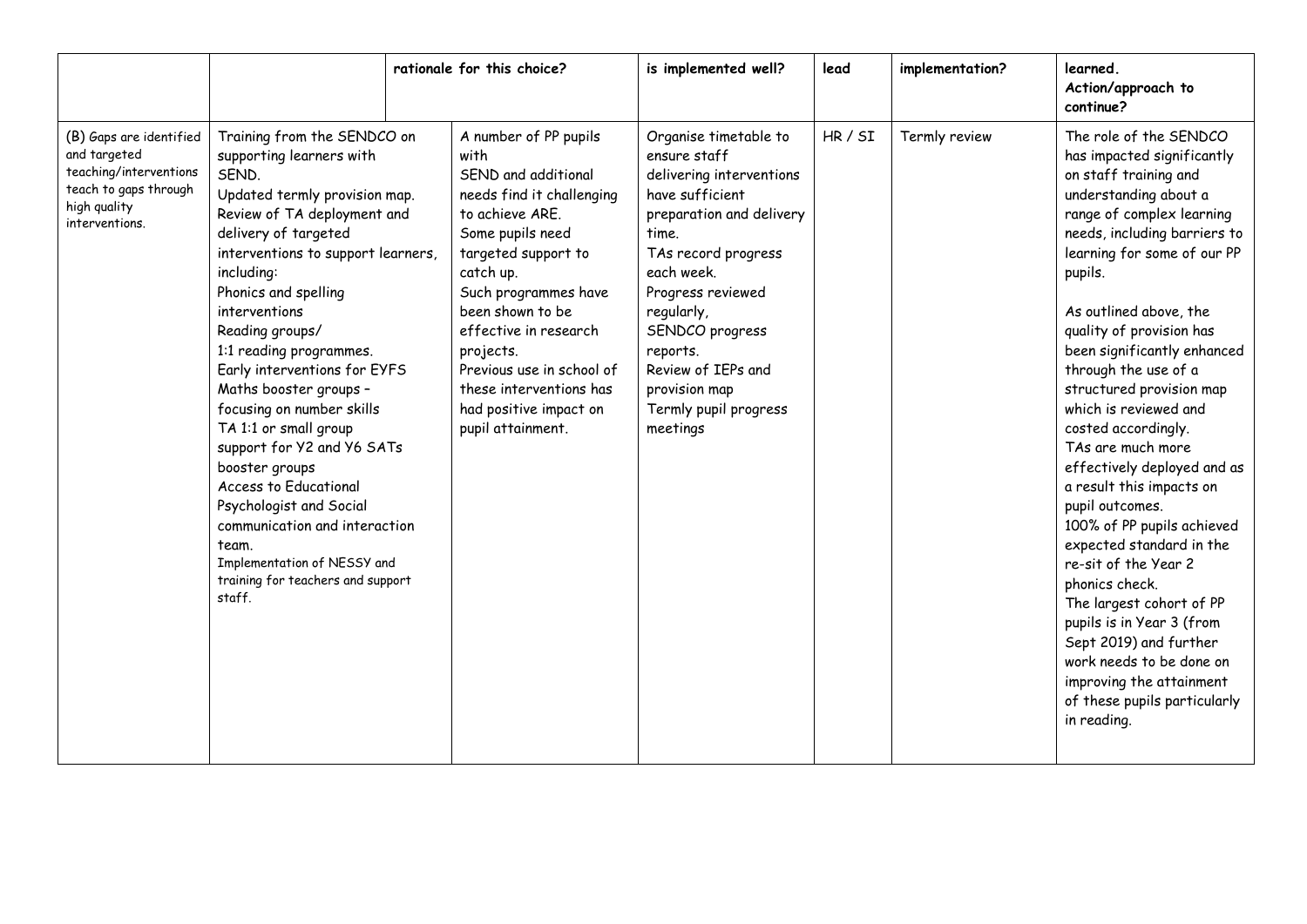| (E) PP children will<br>be provided with<br>appropriate support<br>for their social and<br>emotional well-<br>being. A reduction in<br>anxiety and<br>improved<br>confidence/emotion<br>al/mental health.<br>Observations and<br>feedback from<br>staff and home. | Offer targeted interventions as<br>required eg Lego therapy, social<br>stories<br>Offer friendship groups,<br>counselling and one to one<br>support for pupils and<br>parents - access to EHA as<br>required<br>Access external support and<br>advice.<br>Provide access to Educational<br>Psychology and BESST team-<br>observations, assessments and<br>advice for individual pupils with<br>specific needs. Aim to support key<br>children in overcoming barriers to<br>learning.<br>Use of Lego Therapy | Evidence/research<br>suggests confident/<br>resilient<br>children are more open to<br>learning.<br><b>Effective social</b><br>interactions/<br>collaboration skills are<br>shown to have a positive<br>impact on self-esteem<br>and progress in learning. | Staff CPD and support<br>from external agencies<br>/ SENDCO<br>Monitoring and review<br>by SENDCO | HR / SI | Termly review | The support of the<br>emotional wellbeing and<br>social developments is also<br>factored into pupil<br>progress meetings.<br>Rigorous plan for whole<br>school assemblies<br>implemented with high<br>profile on SEL for all<br>pupils.<br>Whole school scheme for<br>PSHE established -<br>implementation following<br>staff CPD.<br>Targeted interventions for<br>vulnerable pupils, along with<br>access to EHA.<br>Effective support from<br>Educational Psychologist -<br>completed observations,<br>provided advice and staff<br>CPD.<br>Monitoring activities<br>evidence impact on pupils'<br>Staff are currently being<br>trained in this area with<br>support from external<br>agencies and this will<br>continue to be an area for<br>further development in<br>2019-20. |  |  |  |
|-------------------------------------------------------------------------------------------------------------------------------------------------------------------------------------------------------------------------------------------------------------------|-------------------------------------------------------------------------------------------------------------------------------------------------------------------------------------------------------------------------------------------------------------------------------------------------------------------------------------------------------------------------------------------------------------------------------------------------------------------------------------------------------------|-----------------------------------------------------------------------------------------------------------------------------------------------------------------------------------------------------------------------------------------------------------|---------------------------------------------------------------------------------------------------|---------|---------------|-------------------------------------------------------------------------------------------------------------------------------------------------------------------------------------------------------------------------------------------------------------------------------------------------------------------------------------------------------------------------------------------------------------------------------------------------------------------------------------------------------------------------------------------------------------------------------------------------------------------------------------------------------------------------------------------------------------------------------------------------------------------------------------|--|--|--|
|                                                                                                                                                                                                                                                                   | Total budgeted cost: £10,800<br>iii. Other approaches                                                                                                                                                                                                                                                                                                                                                                                                                                                       |                                                                                                                                                                                                                                                           |                                                                                                   |         |               |                                                                                                                                                                                                                                                                                                                                                                                                                                                                                                                                                                                                                                                                                                                                                                                     |  |  |  |
|                                                                                                                                                                                                                                                                   |                                                                                                                                                                                                                                                                                                                                                                                                                                                                                                             |                                                                                                                                                                                                                                                           |                                                                                                   |         |               |                                                                                                                                                                                                                                                                                                                                                                                                                                                                                                                                                                                                                                                                                                                                                                                     |  |  |  |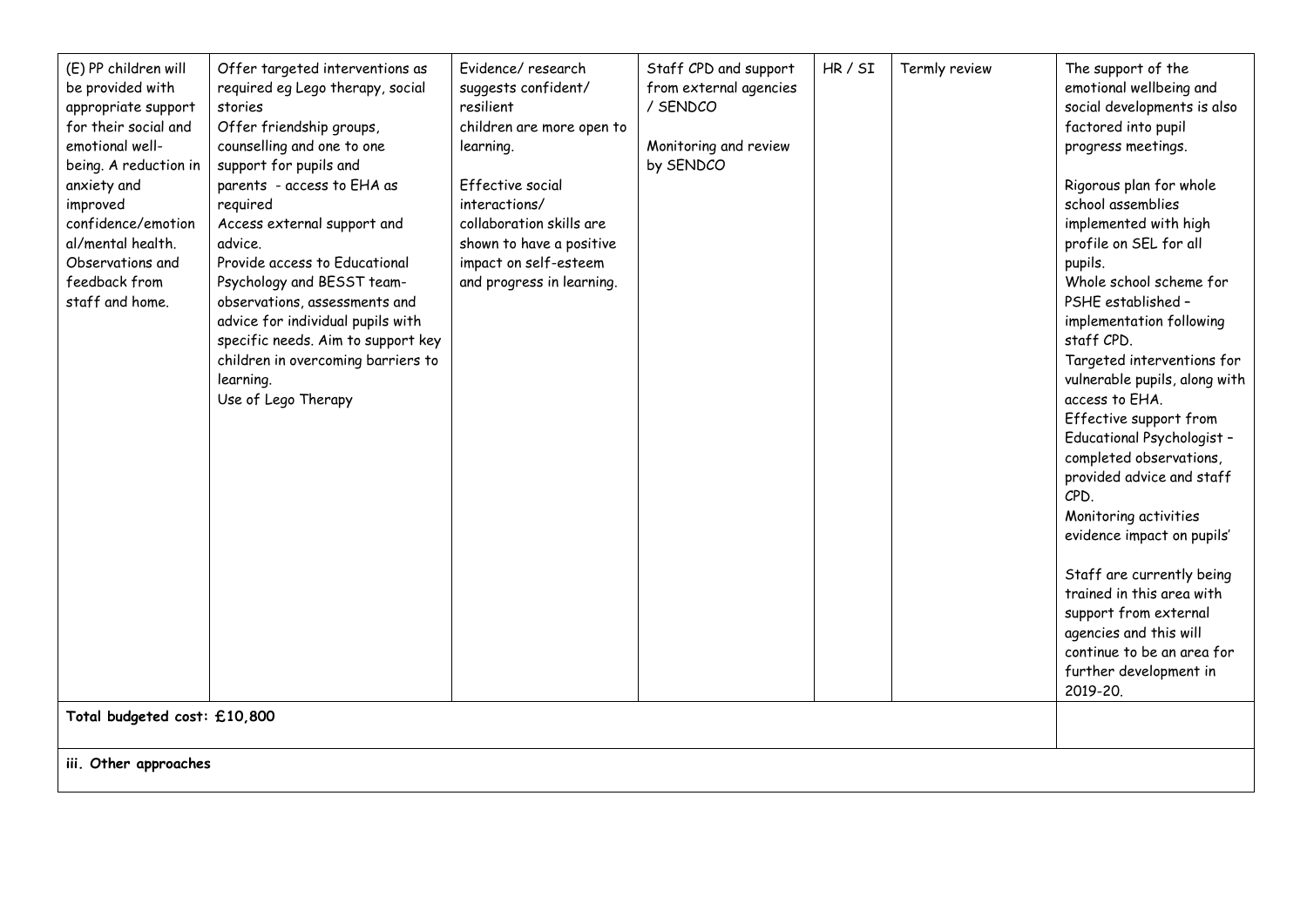| Desired outcome                                                                                                                                                        | Chosen action / approach                                                                                                                                                                                                                                                                                                                                  | What is the evidence<br>and rationale for this<br>choice?                                                                                                                                                                                                                                                                                                                                                                                                        | How will you ensure it is<br>implemented well?                                                     | Staff<br>lead | When will you review<br>implementation?     | Evaluation / lessons<br>learned.<br>Action/approach to<br>continue?                                                                                                                                                                                                                                                                                                                                                                                                                                                                                                                                                                                                                                                                                                                                                                       |
|------------------------------------------------------------------------------------------------------------------------------------------------------------------------|-----------------------------------------------------------------------------------------------------------------------------------------------------------------------------------------------------------------------------------------------------------------------------------------------------------------------------------------------------------|------------------------------------------------------------------------------------------------------------------------------------------------------------------------------------------------------------------------------------------------------------------------------------------------------------------------------------------------------------------------------------------------------------------------------------------------------------------|----------------------------------------------------------------------------------------------------|---------------|---------------------------------------------|-------------------------------------------------------------------------------------------------------------------------------------------------------------------------------------------------------------------------------------------------------------------------------------------------------------------------------------------------------------------------------------------------------------------------------------------------------------------------------------------------------------------------------------------------------------------------------------------------------------------------------------------------------------------------------------------------------------------------------------------------------------------------------------------------------------------------------------------|
| (D) PP children<br>are able to<br>access the<br>school<br>curriculum and<br>wider<br>opportunities<br>regardless of<br>family income<br>and personal<br>circumstances. | Provide funding and<br>encouragement for pupils<br>eligible for pupil premium to<br>attend residential visits,<br>educational visits and to<br>participate in enrichment<br>activities at school, including<br>music tuition and theatre<br>trips.<br>Offer support for parents<br>returning to work through<br>support with out of school club<br>costs. | First hand experiences<br>provide rich learning<br>opportunities for all<br>pupils. Provide real<br>purposes and contexts<br>making learning more<br>meaningful,<br>increasing engagement.<br>Pupils benefit from<br>working with others and<br>being introduced to a<br>variety of experiences.<br>EEF states that Sports<br>participation<br>interventions engage<br>pupils in sports as a<br>means to increasing<br>educational engagement<br>and attainment. | High levels of involvement of PP<br>pupils on trips/ residential<br>visits/extra-curricular clubs. | SI/<br>PW     | This strategy will be<br>reviewed annually. | PP pupils accessed<br>enrichment opportunities,<br>including residential visits,<br>class visits and out of<br>school club activities,<br>seeing increased self-<br>confidence and social<br>interaction. Additional<br>support was given to<br>support a family through<br>bereavement which<br>impacted significantly.<br>Continue to provide<br>support for enrichment<br>activities in 2019-20.<br>100% of PP children<br>benefitted from<br>attendance at sports clubs,<br>educational visits and<br>residential visits (age<br>appropriate). 100% of PP<br>children accessed a range<br>of events to enhance their<br>enrichment opportunities,<br>which included a cinema<br>trip, topic based visits,<br>sporting and cultural<br>events.<br>Impact of positive<br>experiences on wellbeing<br>and attitudes towards<br>learning. |